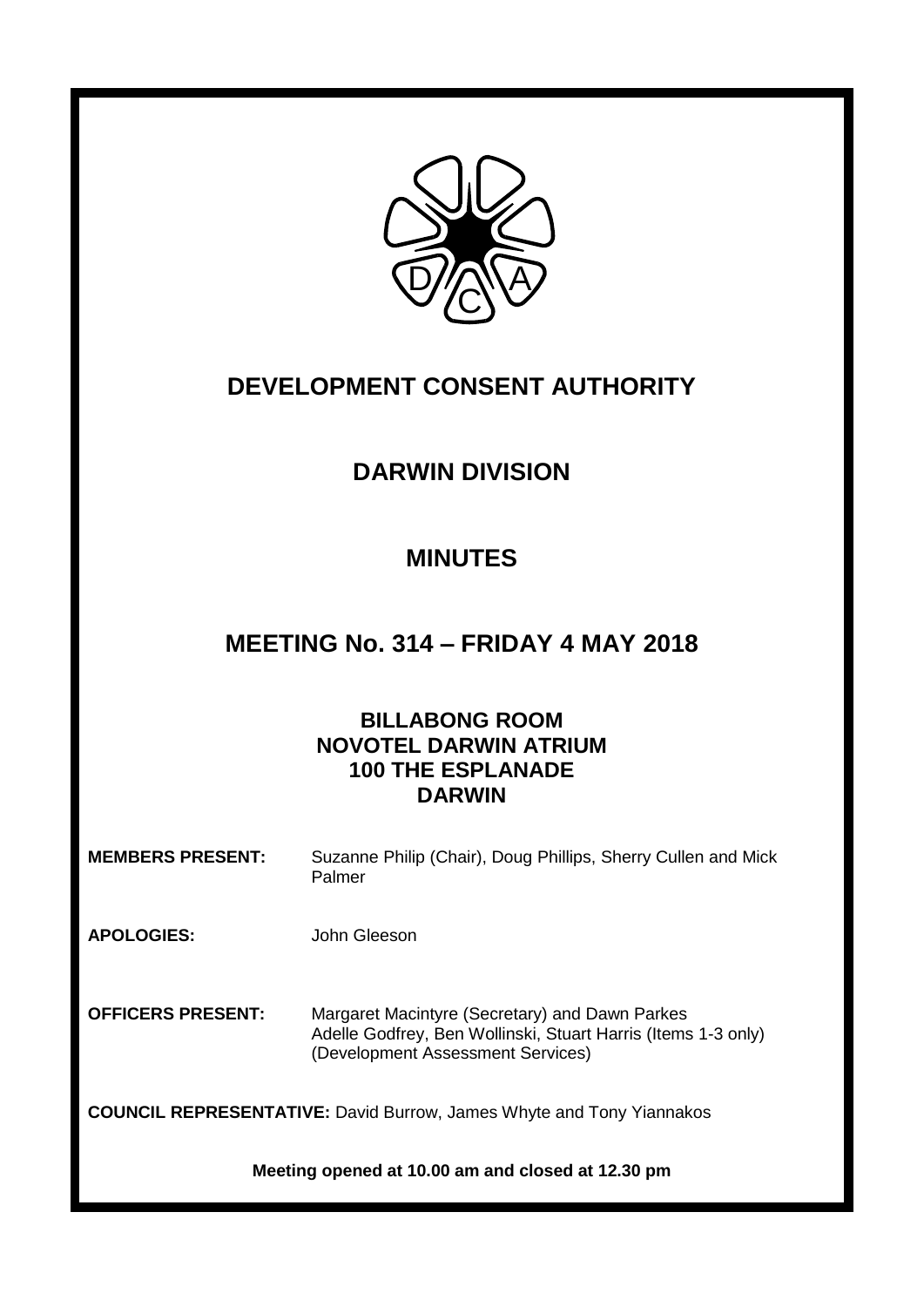**THE MINUTES RECORD OF THE EVIDENTIARY STAGE AND THE DELIBERATIVE STAGE ARE RECORDED SEPARATELY. THESE MINUTES RECORD THE DELIBERATIVE STAGE. THE TWO STAGES ARE GENERALLY HELD AT DIFFERENT TIMES DURING THE MEETING AND INVITEES ARE PRESENT FOR THE EVIDENTIARY STAGE ONLY.**

### **ITEM 1 INDEPENDENT UNIT WITH A FLOOR AREA IN EXCESS OF 50M<sup>2</sup> PA2018/0098 LOT 5390 (27) LAMBELL TERRACE, TOWN OF DARWIN APPLICANT MASTERPLAN NT**

Mr Jack Priestley (Masterplan NT), Mr David & Mrs Pamela Flint (landowners) and Mr Lutz Frankenfeld attended.

Submitters in attendance: Mr Craig & Mrs Kim Leslie, Mrs Jodie McLeod and Ms Patty Buntine.

Mrs Leslie tabled an amended submission and a further submission.

Mrs McLeod tabled:-

- eight photographs of the site of the proposed independent unit taken from various locations on her property;
- an amended copy of the BCA Solution NT report on the proposed independent unit; and
- a further submission.
- **RESOLVED** That, pursuant to section 46(4)(b) of the *Planning Act*, the Development Consent **73/18** Authority defer consideration of the application to develop Lot 5390 (27) Lambell Terrace, Town of Darwin for the purpose of an independent unit in excess of  $50<sup>m²</sup>$ to require the applicant to provide the following additional information that the Authority considers necessary in order to enable the proper consideration of the application:
	- The provision of additional plans including a garage level floor plan, a lower storage level floor plan, and a cross section plan.
	- Confirmation of the number of storeys proposed as part of the development.
	- Translation of the geotechnical data on a cross section plan to demonstrate a scenario for the maximum building heights. Should the scenario find that the development exceeds the maximum building height required by Clause 7.1.2 (Residential Height Limitations), then special circumstances should be identified to justify the extent of the variation sought.
	- The identification of special circumstances to vary the side boundary setback required by Clause 7.3 (Building Setbacks of Residential Buildings) to the terrace balustrade at the upper level of the building.
	- Confirmation with regard to the process for the amalgamation of a portion of the Lambell Terrace road reserve as part of the land, and how this is intended to occur in parallel with the development.
	- Further information to demonstrate compliance with Clause 7.5 (Private Open Space) if the private open space proposed for the development changes as a result of the additional information requested.
	- Identification of the proposed location of air conditioning condensers to service the development.
	- Confirmation of the intent for servicing both the main dwelling and independent unit with a single power, water and sewer supply.

Page 2 of 10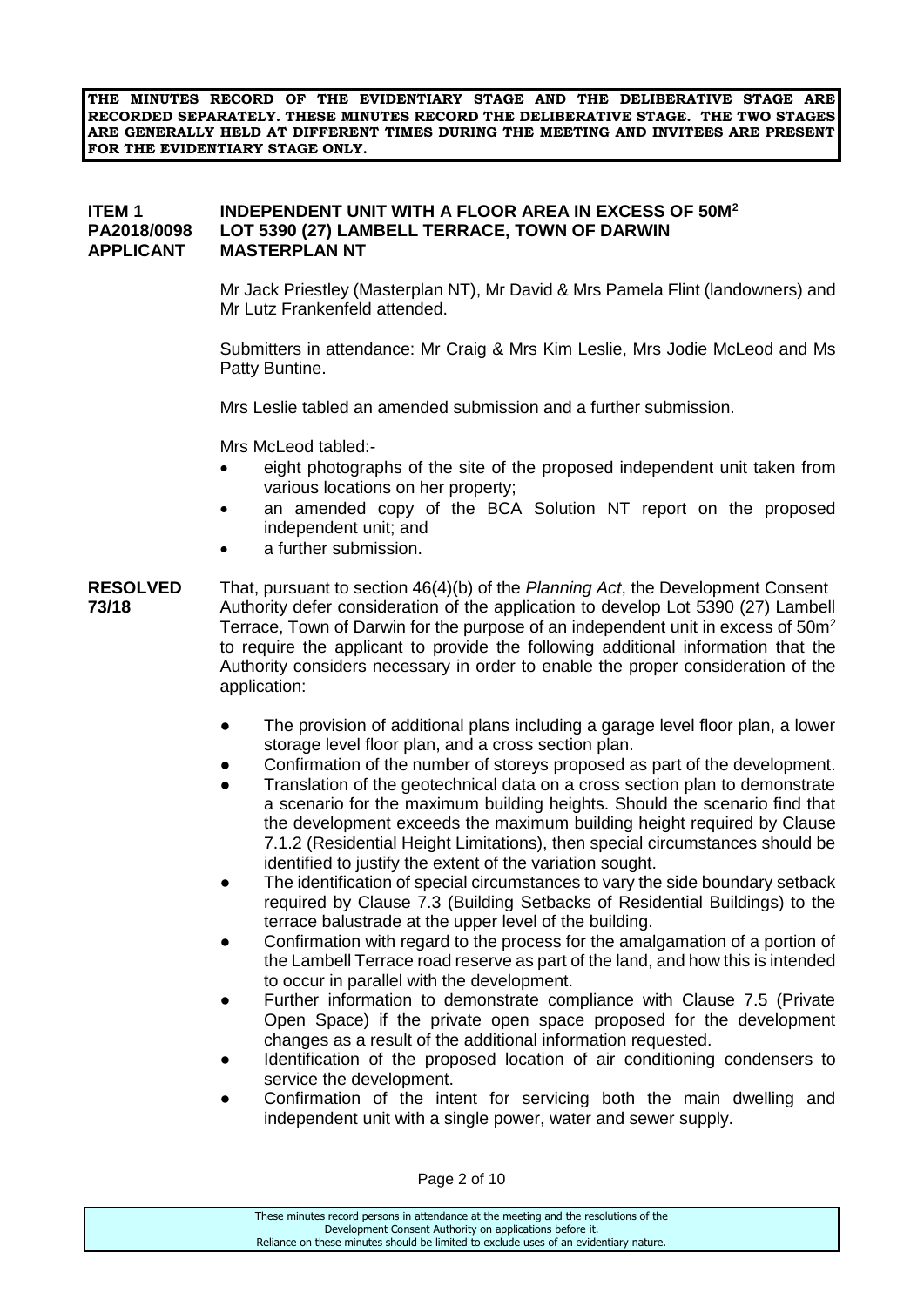### **REASON FOR THE DECISION**

1. Further information is required to clarify various components of the application, in order to enable a thorough and accurate assessment.

**ACTION:** Notice of Deferral

#### **ITEM 2 SHADE SAIL ADDITIONS TO AN EXISTING MULTIPLE DWELLING PA2018/0121 DEVELOPMENT WITH REDUCED FRONT, SIDE AND REAR SETBACKS LOT 3678 (6) MONTORO COURT, TOWN OF DARWIN APPLICANT HEINER STRUCTURAL ENGINEERING CONSULTANTS PTY LTD**

The applicant did not attend.

**RESOLVED** That, the Development Consent Authority vary the requirements of Clause 7.3 **74/18** (Building Setbacks of Residential Buildings) of the Northern Territory Planning Scheme, and pursuant to section 53(a) of the *Planning Act*, consent to the application to develop Lot 3678 (6) Montoro Circuit, Town of Darwin for the purpose of shade sail additions to an existing multiple dwelling development with reduced front, side and rear setbacks, subject to the following conditions:

# **CONDITIONS PRECEDENT**

- 1. Prior to the endorsement of plans and prior to the commencement of works (including site preparation), the developer must enter into an agreement with the Power and Water Corporation to finalise details with the encroachment into the sewerage easement. Evidence of this agreement must be provided to the satisfaction of the consent authority.
- 2. Prior to the commencement of works, a schematic plan demonstrating the on-site collection of stormwater and its discharge into the City of Darwin stormwater drainage system shall be submitted to and approved by the City of Darwin, to the satisfaction of the consent authority. The plan shall include details of site levels and Council's stormwater drain connection point/s. The plan shall also indicate how stormwater will be collected on the site and connected underground to Council's system or an alternate approved connection.

# **GENERAL CONDITIONS**

- 3. The works carried out under this permit shall be in accordance with the drawings endorsed as forming part of this permit.
- 4. Any developments on or adjacent to any easements on site shall be carried out to the requirements of the relevant service authority to the satisfaction of the consent authority.
- 5. Stormwater is to be collected and discharged into the drainage network to the technical standards of and at no cost to City of Darwin to the satisfaction of the consent authority.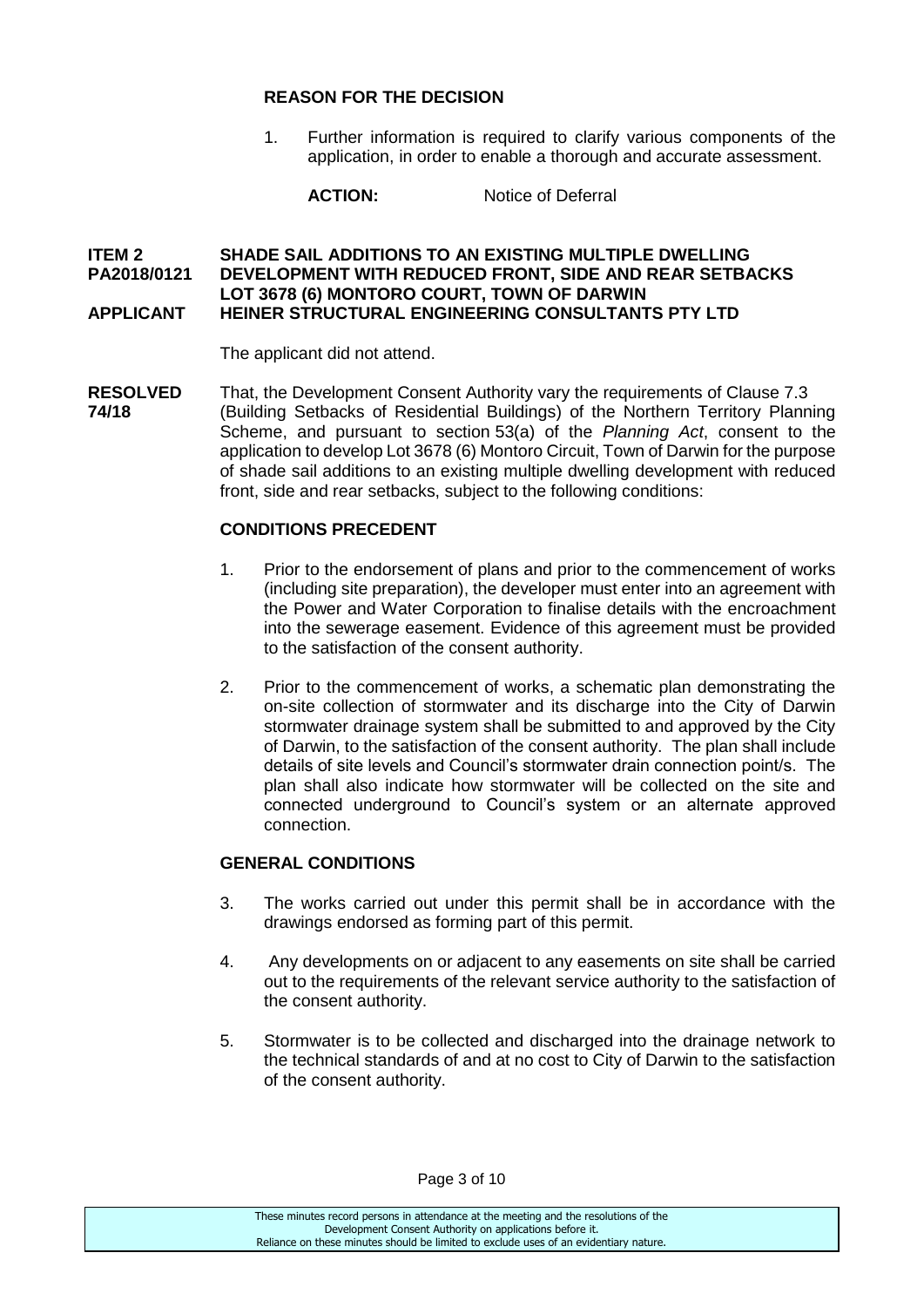# **NOTES:**

- 1. The Power and Water Corporation advises that the Water and Sewer Services Development Section [\(landdevelopmentnorth@powerwater.com.au\)](mailto:landdevelopmentnorth@powerwater.com.au) and Power Network Engineering Section [\(powerconnections@powerwater.com.au\)](mailto:powerconnections@powerwater.com.au) should be contacted via email a minimum of 1 month prior to construction works commencing in order to determine the Corporation's servicing requirements, and the need for upgrading of on-site and/or surrounding infrastructure.
- 2. Any proposed works on/over City of Darwin property shall be subject to separate application to City of Darwin and shall be carried out to the requirements and satisfaction of City of Darwin.

# **REASONS FOR THE DECISION**

1. Pursuant to section 51(a) of the *Planning Act,* the consent authority must take into consideration the planning scheme that applies to the land to which the application relates.

The development proposed is consistent with the purpose of Zone HR (High Density Residential) of the Northern Territory Planning Scheme. The proposed shade sails are considered to be compatible with the zone, streetscape and surrounding development.

The proposal presents a non-compliance with Clause 7.3 (Building Setbacks of Residential Buildings). It is noted that the proposal accords with other applications in which the authority has issued a variation to front setback requirements for ancillary structures such as a shed/garage/carport.

2. Pursuant to Clause 2.5 (Exercise of Discretion by the Consent Authority) of the Northern Territory Planning Scheme, the authority may consent to a development that does not meet the standard set out in Part 4 and 5 of the Planning Scheme where it is satisfied that special circumstances justify the granting of consent.

Special circumstances exist to vary Clause 7.3 (Building Setbacks for Residential Buildings and Ancillary Structures) due to the existing easement that runs along the side and rear boundaries restricting where the posts can be located. The building is also sited centrally on the lot and the location of the existing car parking against the boundary; this also restricts where the shade sail posts can be positioned to provide the required weather protection over the parking spaces.

A variation to the requirements of Clause 7.3 (Building Setbacks for Residential Buildings and Ancillary Structures) is supported as:

- The proposal is considered compatible with the streetscape and surrounding development and is a structure that would reasonably be expected in Zone HR (High Density Residential).
- The proposal minimises any adverse effects of building massing when viewed from adjoining land and the street, due to existing established landscaping.

Page 4 of 10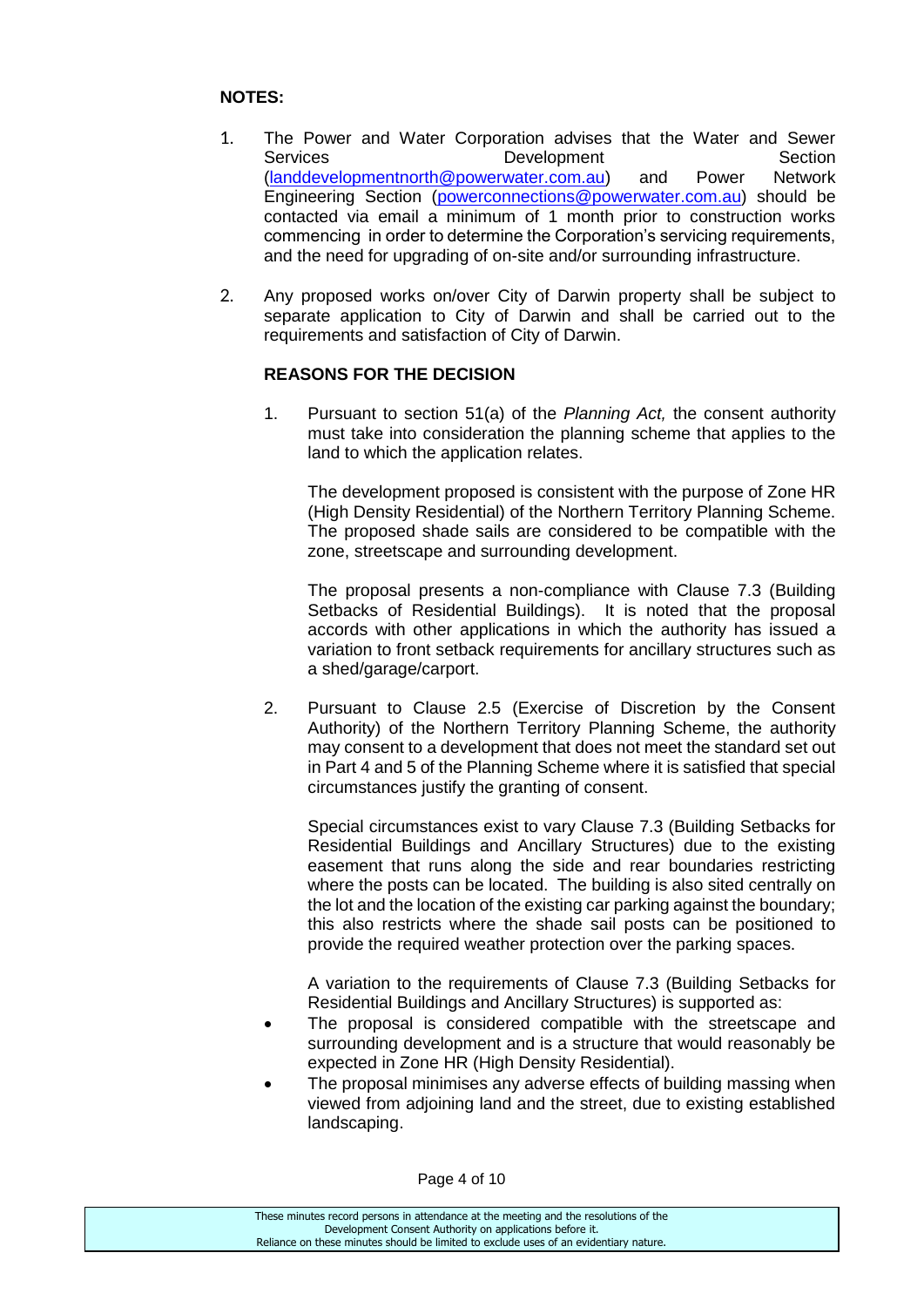- The existing established landscaping at the property frontage complements the visual amenity of the streetscape and provides a visual barrier to the proposed shade sails.
- The impact on the front setback is minimal.
- Shade sails do not impact on overlooking of adjoining properties.
- Shade sails by their nature are permeable and encourage breeze penetration through and between buildings.
- Special circumstances exist to justify the giving of consent.
- No submissions were received in relation to this development application.

Furthermore, the Authority considered that the car parking layout and spaces that service the building will remain exactly the same and the proposed structures will simply provide protection of the vehicles that park within those spaces.

3. Pursuant to section 51(m) of the *Planning Act*, the consent authority must take into consideration the public utilities or infrastructure provided in the area in which the land is situated, the requirement for public facilities and services to be connected to the land and the requirement, if any, for those facilities, infrastructure or land to be provided by the developer for that purpose.

Power and Water advised they have provided approval for the shade sails but not the concrete within the easements. The developer is requested to provide contact details to finalise the encroachment prior to commencement of any works. This requirement is reflected as a condition precedent.

The City of Darwin requested that should a development permit be issued, that the Authority require the submission of a stormwater management plan. A condition precedent requiring submission of a stormwater management plan to the approval of the City of Darwin has therefore been included.

4. Pursuant to section 51(n) of the *Planning Act*, the consent authority must take into consideration the potential impact on the existing and future amenity of the area in which the land is situated.

There is no change of use proposed and the proposed shade sails would be unlikely to have an adverse impact on the existing and future amenity of the area. Visual aesthetics impacting adjoining properties and when viewed from the street would be minimal, as the proposal retains the existing established landscaping. The landscaping at the property frontage complements the visual amenity of the streetscape and provides a visual barrier to the proposed additions.

**ACTION:** Notice of Consent and Development Permit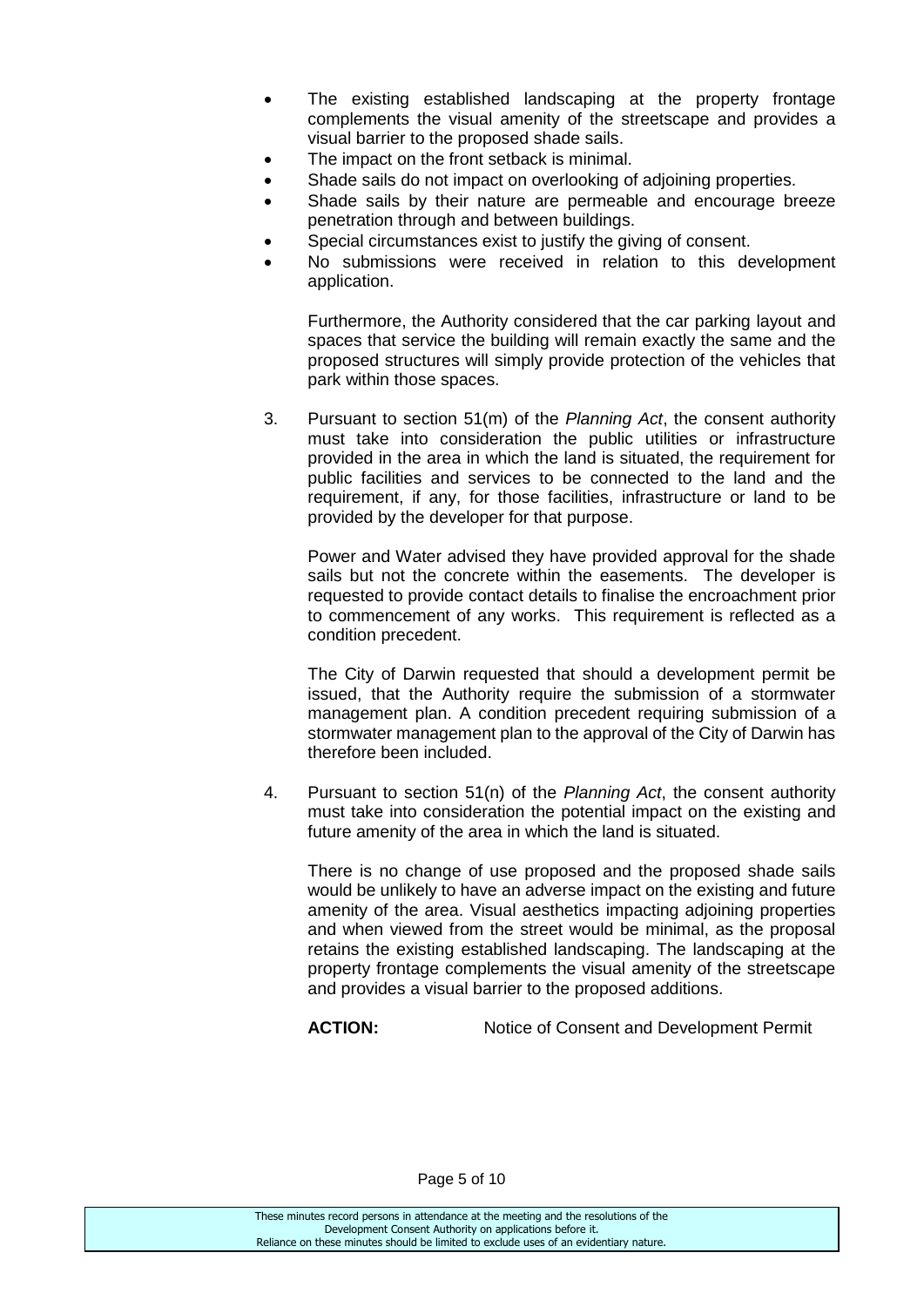# **ITEM 3 SHADE STRUCTURE ADDITION TO AN EXISTING SINGLE DWELLING WITH PA2018/0108 A REDUCED SIDE SETBACK**

### **LOT 6795 (8) LEOBEN COURT, TOWN OF SANDERSON APPLICANT ONE PLANNING CONSULT**

Mr Israel Kgosiemang (One Planning Consult) attended.

The submitters sent their apologies.

**RESOLVED** That, the Development Consent Authority vary the requirements of Clause 7.3 **75/18** (Building Setbacks of Residential Buildings and Ancillary Structures) of the Northern Territory Planning Scheme, and pursuant to section 53(a) of the *Planning Act*, consent to the application to develop Lot 6795 (8) Leoben Court, Town of Sanderson for the purpose of a shade structure addition to an existing single dwelling with a reduced side setback, subject to the following conditions:

# **CONDITIONS PRECEDENT**

- 1. Prior to the endorsement of plans and prior to commencement of works (including site preparation), amended plans to the satisfaction of the consent authority must be submitted to and approved by the consent authority. When approved, the plans will be endorsed and will then form part of the permit. The plans must be drawn to scale with dimensions and must be generally in accordance with the plans submitted with the application but modified to show:
- The pergola roof overhang (eaves) not exceeding 225mm from the northern side boundary.
- Removal of reference to the block wall from the plans and details of fencing to be installed on the northern side of the pergola.
- Altered ground levels will be returned to the height of the neighboring ground level.
- Inclusion of weed matting and rocks to the area in between the pergola and the northern side boundary.
- 2. Prior to the commencement of works, a schematic plan demonstrating the on-site collection of stormwater and its discharge into the City of Darwin stormwater drainage system shall be submitted to and approved by the City of Darwin, to the satisfaction of the consent authority. The plan shall include details of site levels and Council's stormwater drain connection point/s. The plan shall also indicate how stormwater will be collected on the site and connected underground to Council's system.

# **GENERAL CONDITIONS**

- 3. The works carried out under this permit shall be in accordance with the drawings endorsed as forming part of this permit.
- 4. Any developments on or adjacent to any easements on site shall be carried out to the prior requirements of the City of Darwin and Power and Water Corporation (Water and Sewerage) to the satisfaction of the consent authority.

These minutes record persons in attendance at the meeting and the resolutions of the Development Consent Authority on applications before it. Reliance on these minutes should be limited to exclude uses of an evidentiary nature.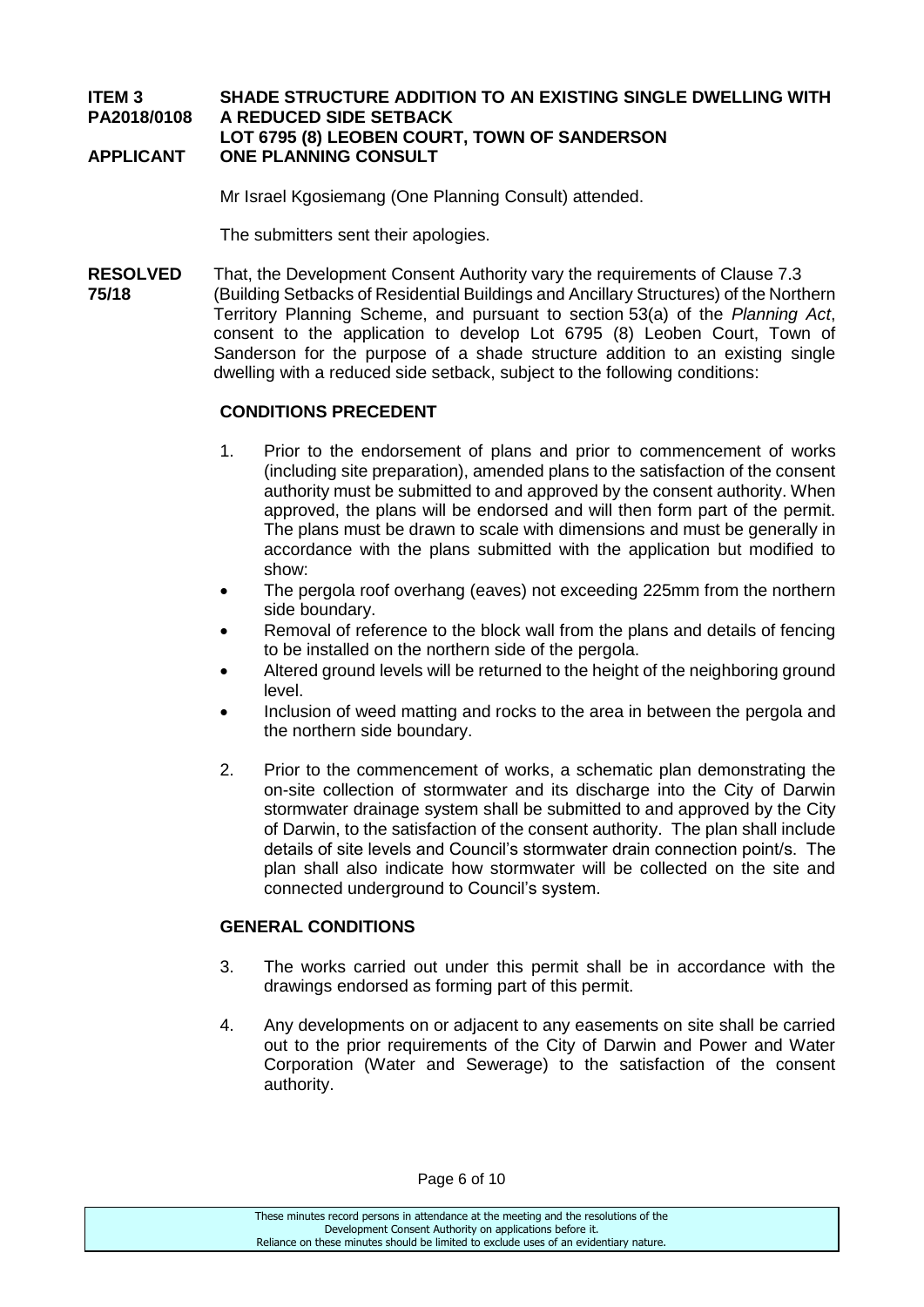5. Stormwater is to be collected and discharged into the drainage network to the technical standards of and at no cost to City of Darwin to the satisfaction of the consent authority.

### **NOTES:**

- 1. Power and Water Corporation advise that the Water and Sewer Services Development Section (landdevelopmentnorth@powerwater.com.au) and the Power **Network** Engineering Section (powerconnections@powerwater.com.au) should be contacted via email a minimum of one month prior to construction works commencing to determine servicing requirements and the need for upgrading of infrastructure.
- 2. The Northern Territory Environment Protection Authority advises that construction work should be conducted in accordance with the Authority's Noise Guidelines for Development Sites in the Northern Territory. The guidelines specify that on-site construction activities are restricted to between 7am and 7pm Monday to Saturday and 9am to 6pm Sunday and Public Holidays. For construction activities outside these hours refer to the guidelines for further information.
- 3. City of Darwin advises that designs and specifications for landscaping of the road verges adjacent to the property shall be submitted for approval by the General Manager Infrastructure, City of Darwin and all approved works shall be constructed at the applicant's expense, to the requirements of City of Darwin.

# **REASONS FOR THE DECISION**

1. Pursuant to section 51(a) of the *Planning Act,* the consent authority must take into consideration the planning scheme that applies to the land to which the application relates.

The NT Planning Scheme applies to the land. Lot 6795 Town of Sanderson is identified within Zone SD (Single Dwelling Residential) of the NT Planning Scheme and is surrounded by lots predominantly developed as single dwelling. The primary purpose of Zone SD is to provide for single dwellings on individual lots. As the pergola is considered ancillary to the existing single dwelling it is considered that the proposal is consistent with the purpose of the zone.

2. Pursuant to Clause 2.5 (Exercise of Discretion by the Consent Authority) of the Northern Territory Planning Scheme the Authority may consent to a development that does not meet the standard set out in Part 4 and 5 of the Planning Scheme where it is satisfied that special circumstances justify the granting of consent.

The proposal presents a non-compliance with Clause 7.3 (Building Setbacks of Residential Buildings and Ancillary Structures) of the NT Planning Scheme. A variation of the side setback to the wall of the pergola is supported, as the variations once considered in conjunction with the newly to be installed fence is minimal. The structure is by no means any larger in terms of width and scale than what is ordinarily expected within Zone SD (Single Dwelling), and by design the pergola, due to lack of openings on the adjoining side will not result in any undue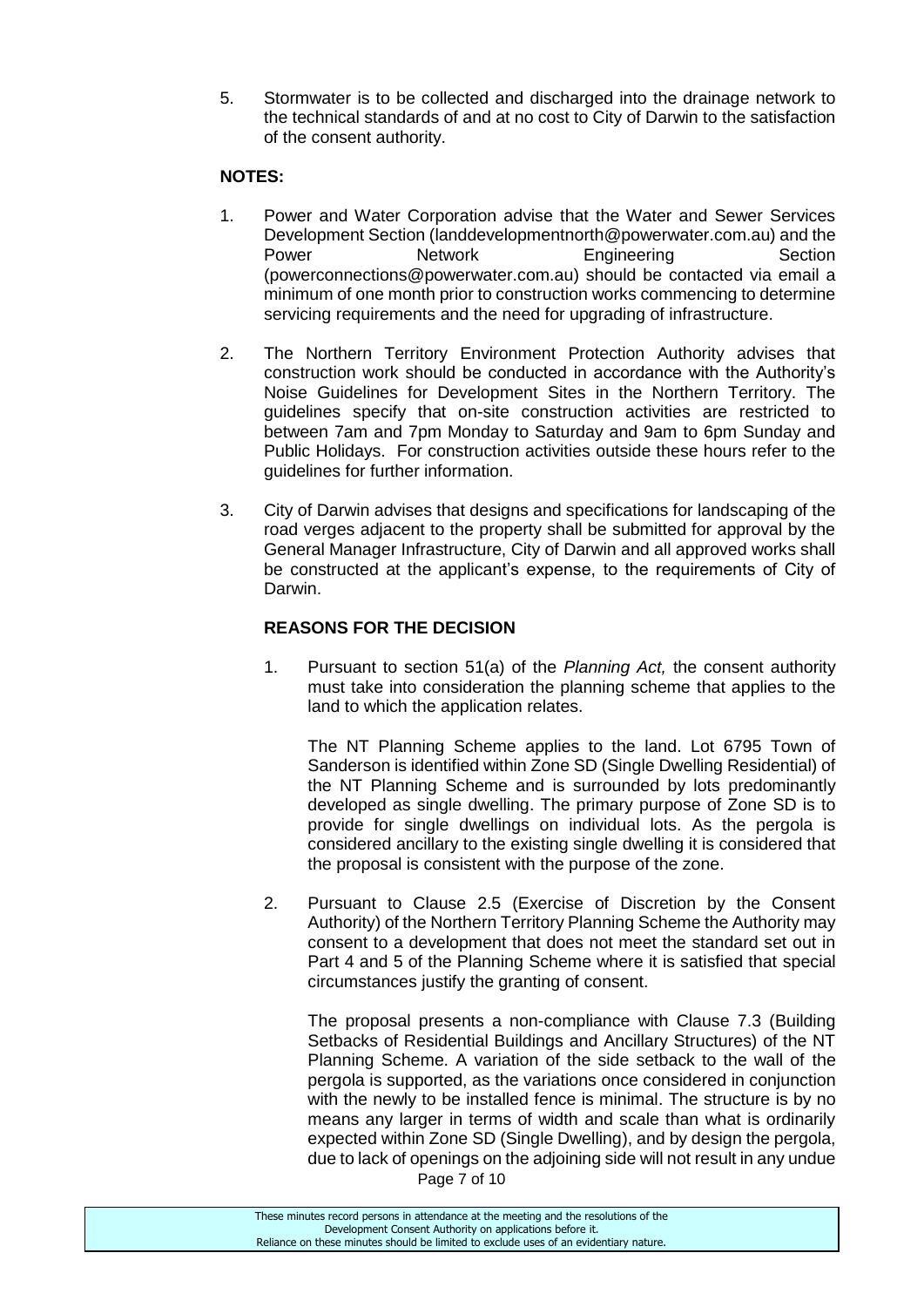looking. Given that the current fencing is 'chain mesh', this can only been seen as an improvement. The nature of the development is such that it will not encourage any undue overlooking from the neighbouring property, is sited at the rear of the property and out of sight from the street, and will not impact on breeze penetration. This is consistent with the proposal set out in the clause.

3. Pursuant to section 51(e) of the *Planning Act*, the consent authority must take into account any submissions made under section 49, and any evidence or information received under section 50, in relation to the development application.

One submission was received under section 49 of the Act from the neighbour adjoining the affected side boundary.

The neighbour sought clarification on aspects of the development that were not clear from the submitted plans. These details included the finished ground level, the roof overhang, the use of a fire wall or alternate structure in between the proposed pergola and the existing fence, and the measures in place to maintain the area left between the proposed pergola and the boundary.

The Authority heard that Development Assessment Services had liaised with the submitter and the applicant to have these issues clarified but to ensure compliance and that there are no adverse effects on the adjoining landowner, the Authority considered it necessary to require these details to be provided on amended plans. A condition precedent requiring submission of amended plans showing these details is therefore included.

4. Pursuant to section 51(j) of the *Planning Act*, the consent authority must take into consideration the capability of the land to which the proposed development relates and to support the proposed development and the effect of the development on the land and on other land, the physical characteristics of which may be affected by the development.

The site is already developed with a single dwelling development and, no land capacity issues are expected. Provided the issue raised by the neighbours' on ground levels are addressed, the development will not have any impact on the capability of the land, nor the physical characteristics of other land. The scale of the pergola is consistent with the SD (Single Dwelling Residential) zoning and is consistent with surrounding development.

5. Pursuant to section 51(n) of the *Planning Act*, the consent authority must take into consideration the potential impact on the existing and future amenity of the area in which the land is situated.

The land is zoned to accommodate the proposed ancillary structure pergola development in that the development is considered to meet the purpose of Zone SD (Single Dwelling) in providing for low density urban residential development. The proposed development is considered to be consistent with the provisions of the zone. Provided the concerns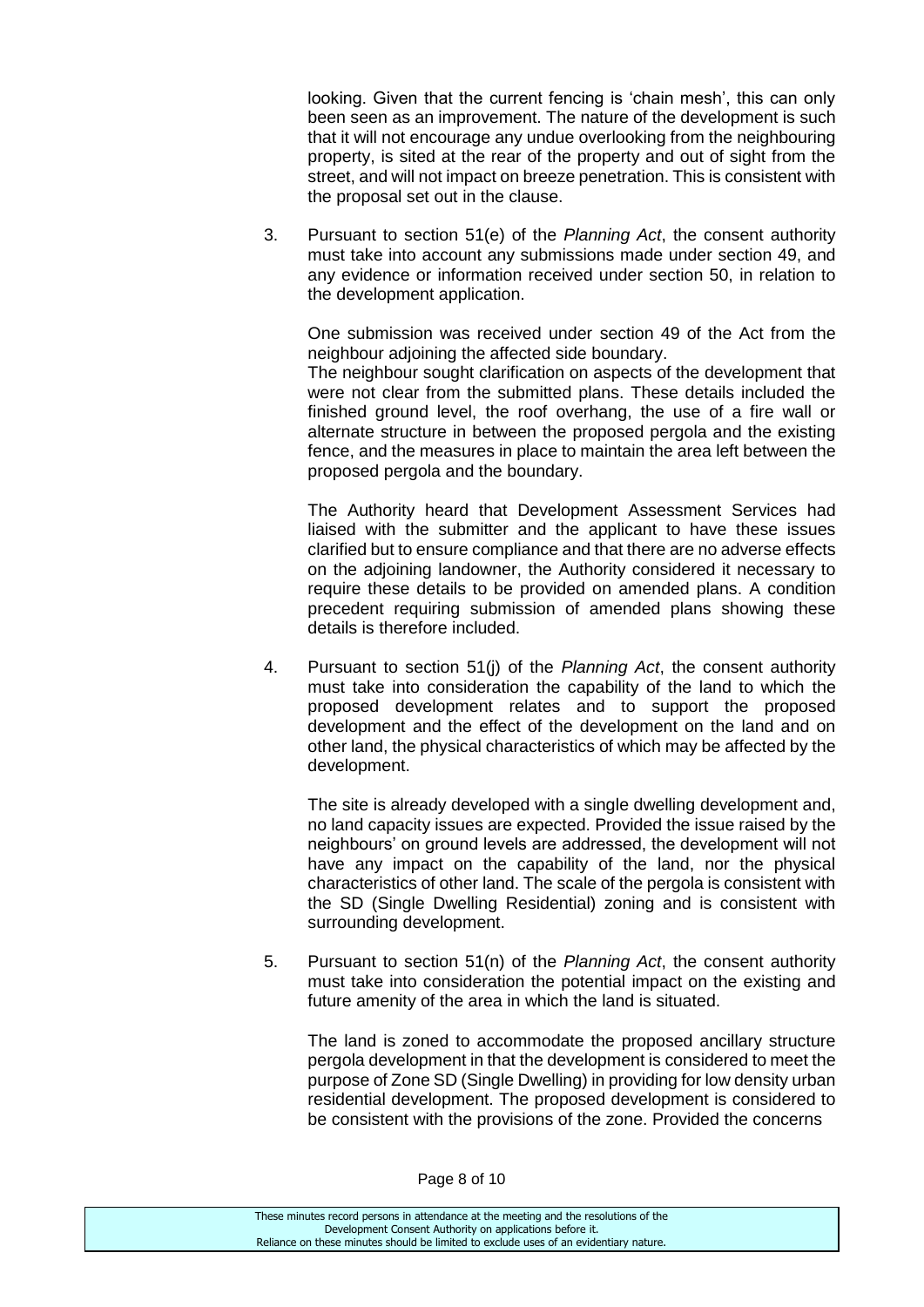raised by the neighbours' are addressed no minimal impacts on the existing and future amenity of the area are foreseen.

#### **ACTION:** Notice of Consent and Development Permit

### **ITEM 4 SUBDIVISION TO CREATE 54 LOTS IN TWO STAGES PA2017/0513 SECTIONS 4278 & 4279 (32 & 38) BOWERLEE ROAD, HUNDRED OF BAGOT APPLICANT ONE PLANNING CONSULT**

Mr Israel Kgosiemang (One Planning Consult), Mr Savvas Savvas (Savvas Architect), Mr Raza Malik (Senior Engineer, Tonkin Consulting), Mr Tony Murray-William (landowner) and Mr Chris Gahan (landowner) attended.

Mrs Patricia Tonkin and Mr Michael Browne (NT EPA) attended and tabled further comments dated 3 May 2018.

- **RESOLVED** That, pursuant to section 46(4)(b) of the *Planning Act*, the Development Consent **76/18** Authority defer consideration of the application to develop Sections 4278 & 4279 (32 & 38) Bowerlee Road, Hundred of Bagot for the purpose of subdivision to create 53 lots to require the applicant to provide the following additional information that the Authority considers necessary in order to enable the proper consideration of the application:
	- Plans and diagrams which indicate each new lot created is capable of satisfying Clause 11.2.4 (Lots less than 600m<sup>2</sup> for Single Dwellings) of the NTPS. The plans and diagrams are required to demonstrate that proposed lots, building envelopes, private open space, vehicle access, on-site parking and habitable rooms facing the street will be provided to meet performance criteria and respond to parking and infrastructure in the adjacent public road.
	- An overlay of the current NTPS zoning on the proposed site plan to demonstrate that the proposed subdivision is consistent with the zoning.
	- Further consideration of the road layout where it meets the eastern and western boundaries to provide for more uniformed lot boundaries. In addition, amended plans to show an appropriate turning circle at the termination of the road with the northern lot boundary or confirmation from the City of Darwin that one is not required.
	- Confirmation from both the City of Darwin and the Land Development Unit of the Northern Territory Government regarding the proposed drainage easements, who they will be vested with, whether or not they can be fenced and whether or not the proposed road can be built over it.
	- Details of proposed fencing along all boundaries with particular respect to:
		- the western boundary with consideration to the comments received from the adjoining land owner; and
		- The northern boundary with consideration to the comments received from both the NTEPA and the City of Darwin.

### **REASONS FOR THE DECISION**

1. Pursuant to section 51(a) of the *Planning Act,* the consent authority must take into consideration the planning scheme that applies to the land to which the application relates.

Page 9 of 10